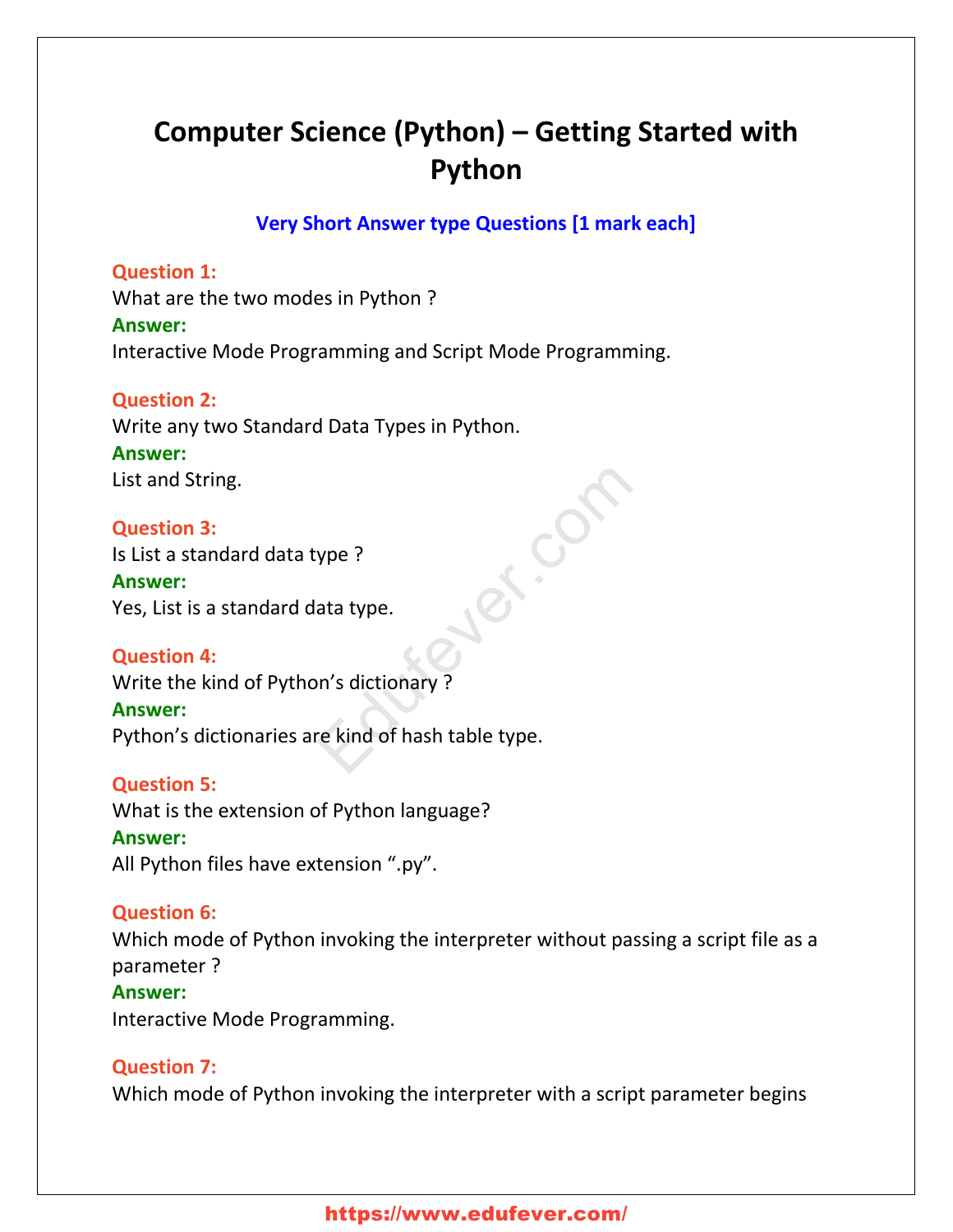execution of the script and continues until the script is finished ? **Answer:** Script Mode Programming.

#### **Question 8:**

In which mode of Python, the interpreter is no longer active ? **Answer:** Script Mode Programming.

#### **Question 9:**

Do Python variables have to be explicitly declared to reserve memory space ? **Answer:**

Yes.

#### **Question 10:**

Does Python allows you to assign a single value to several variables simultaneously ? Let to assign a single value to several variant to assign a single value to several variant<br>to assign a single value to several variant<br>utable data type.

#### **Answer:**

Yes, Python allows you to assign a single value to several variables simultaneously.

#### **Question 11:**

Give a example of immutable data type.

#### **Answer:**

Tuple.

#### **Question 12:**

Which type of values can be store in Number data types. **Answer:** numeric values.

#### **Question 13:**

Does Python allow for only double quotes ?

#### **Answer:**

No, Python does allow for either pairs of single or double quotes.

#### **Question 14:**

Write the name of most versatile Python's compound data types.

# https://www.edufever.com/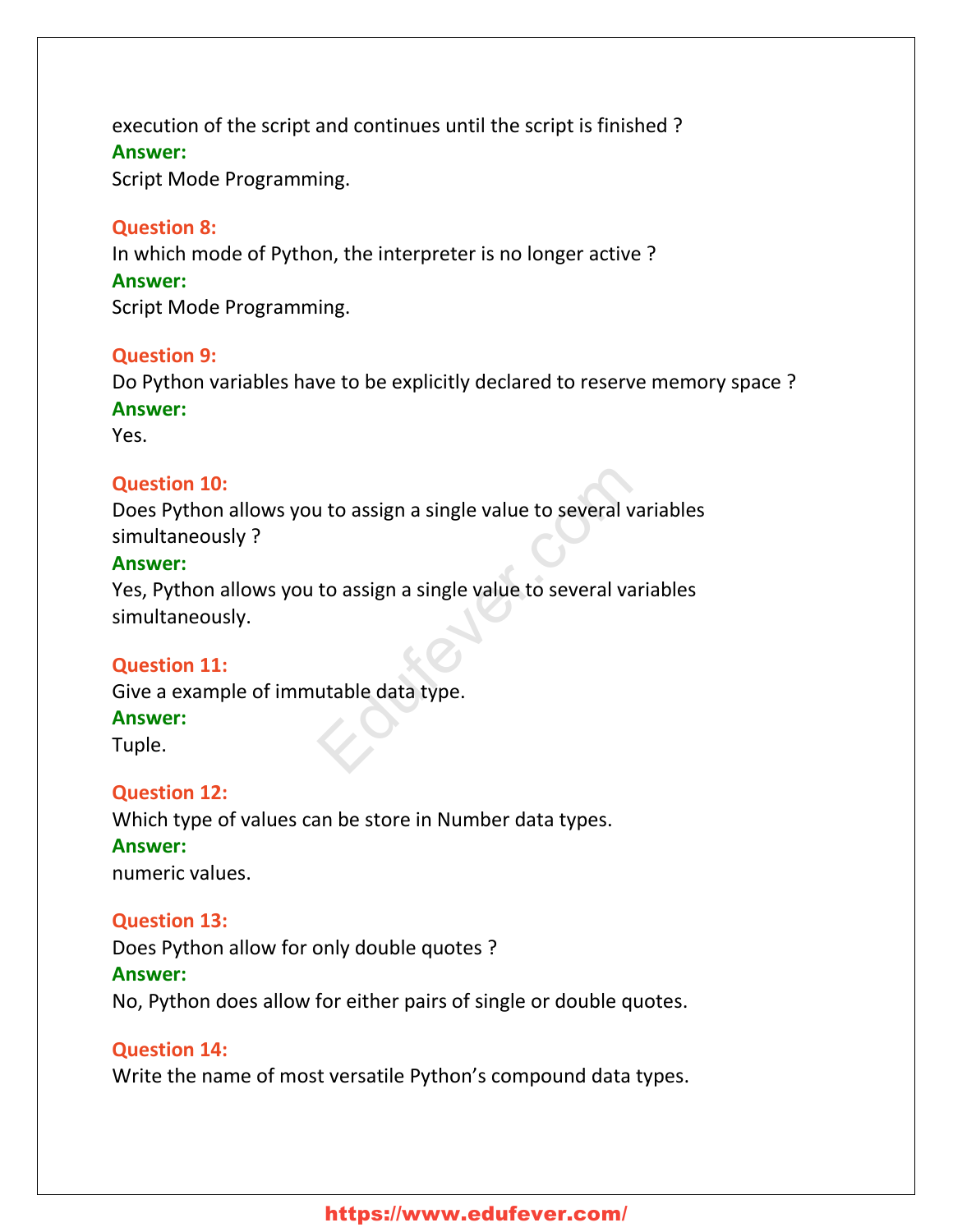#### **Answer:**

Lists.

#### **Question 15:**

Which data type consists of a number of values separated by commas ? **Answer:** A tuple

# **Question 16:**

What is IDLE?

### **Answer:**

IDLE (pronounced as Idli) is the most popular Python development environment IDLE is an acronym of Integrated Develop Environment

# **Question 17:**

Name some commands of Python.

### **Answer:**

Copyright, help, credits.

# **Short Answer type Questions [2 mark each]**

# **Question 1:**

What is the difference between a keyword and an identifier ?

# **Answer:**

Keyword is a special word that has a special meaning and purpose. Keywords are reserved and are few. For example : if, else, elif etc. S of Python.<br>
Example 2. The Constant of Python States of Python.<br>
Example 2. The Section States of Python States of Python States and Python States Constants and Python States Constants Constants Constants Constants Const

Identifier is the user-defined name given to a part of a program like variable, object, functions etc. Identifiers are not reserverd. These are defined by the user but they can have letters, digits and a symbols underscore. They must begin with either a letter or underscore. For example : chess, ch, etc.

# **Question 2:**

What are literals in Python ? How many types of literals are allowed in Python ? **Answer:**

Literals mean constants i.e. the data items that never change value during a program run. Python allow five types of literals :

- 1. String literals
- 2. Numeric literals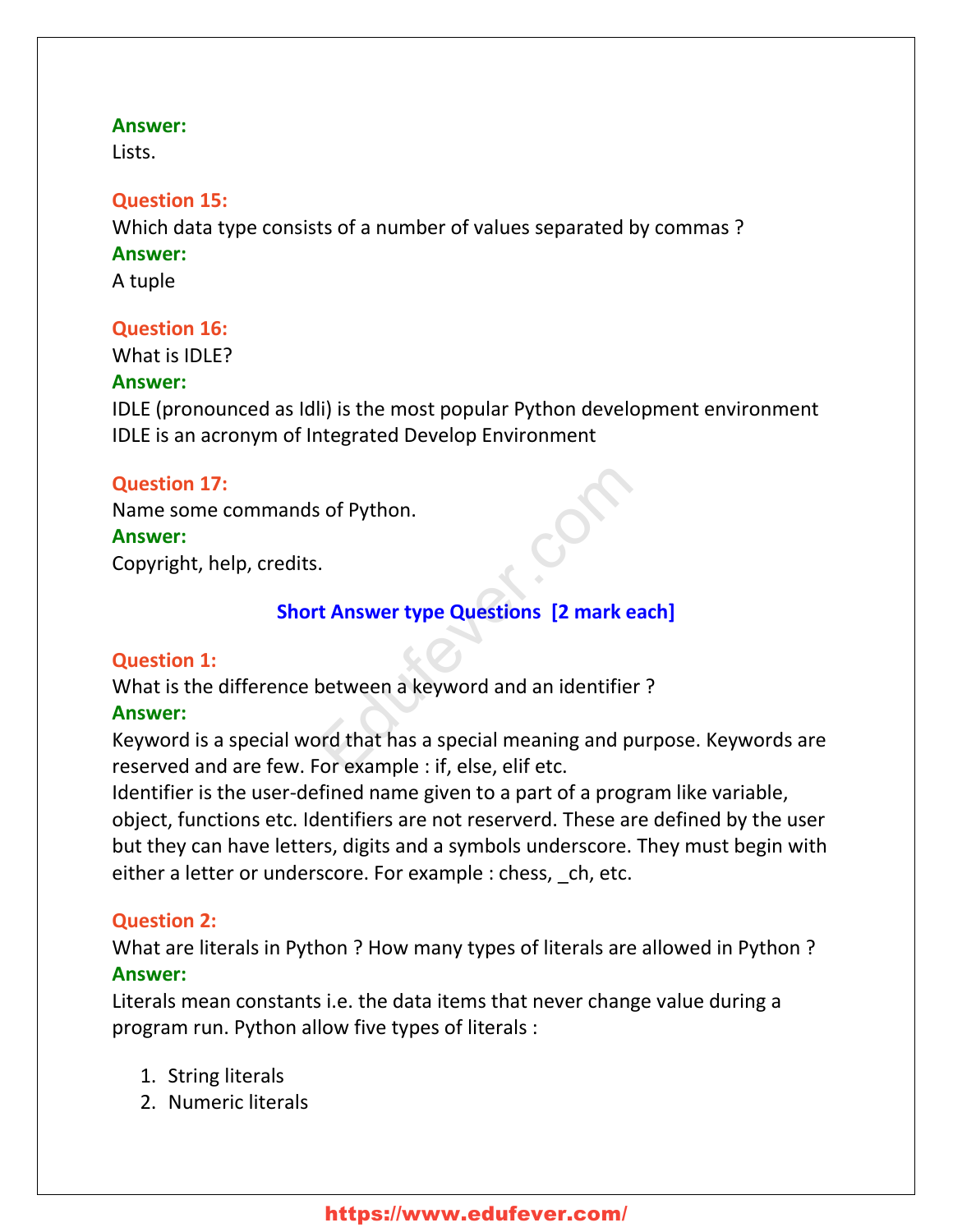- 3. Boolean literals
- 4. Special literal (None)
- 5. Literal collections like tuples, lists etc.

# **Question 3:**

How many ways are there in Python to represent an integer literal ? **Answer:**

Python allows three types of integer literals :

- 1. Decimal (base 10) integer literals.
- 2. Octal (base 8) integer literals.
- 3. Hexadecimal (base 16) integer literals. For example, decimal 12 will be written as 14 as octal integer and as OXC as hexa decimal integer.  $(12)_{10} = (14)_8 = (OXC)_{16}$ . (as hexa decimal)

# **Question 4:**

How many types of strings are supported in Python ?

### **Answer:**

Python allows two string types :

- 1. Single line strings : Strings that are terminated in single line. For example : str = 'Oswal Books'
- 2. Multiple strings : Strings storing multiple lines of text. For example : str = 'Owal  $\setminus$ Books' right are supported in Python ?<br>
In Python ?<br>
In Python ?<br>
In Example 3: Strings that are terminated in single<br>
Second Strings storing multiple lines of text. F

```
or str = " " " Oswal"Books
\boldsymbol{v} \boldsymbol{v} \boldsymbol{u}
```
# **Question 5:**

What is "None" literal in Python ?

# **Answer:**

Python has one special literal called 'None'. The 'None' literal is used to indicate something that has not yet been created. It is also used to indicate the end of lists in Python.

# **Question 6:**

What factors guide the choice of identifiers in Programs ? **Answer:**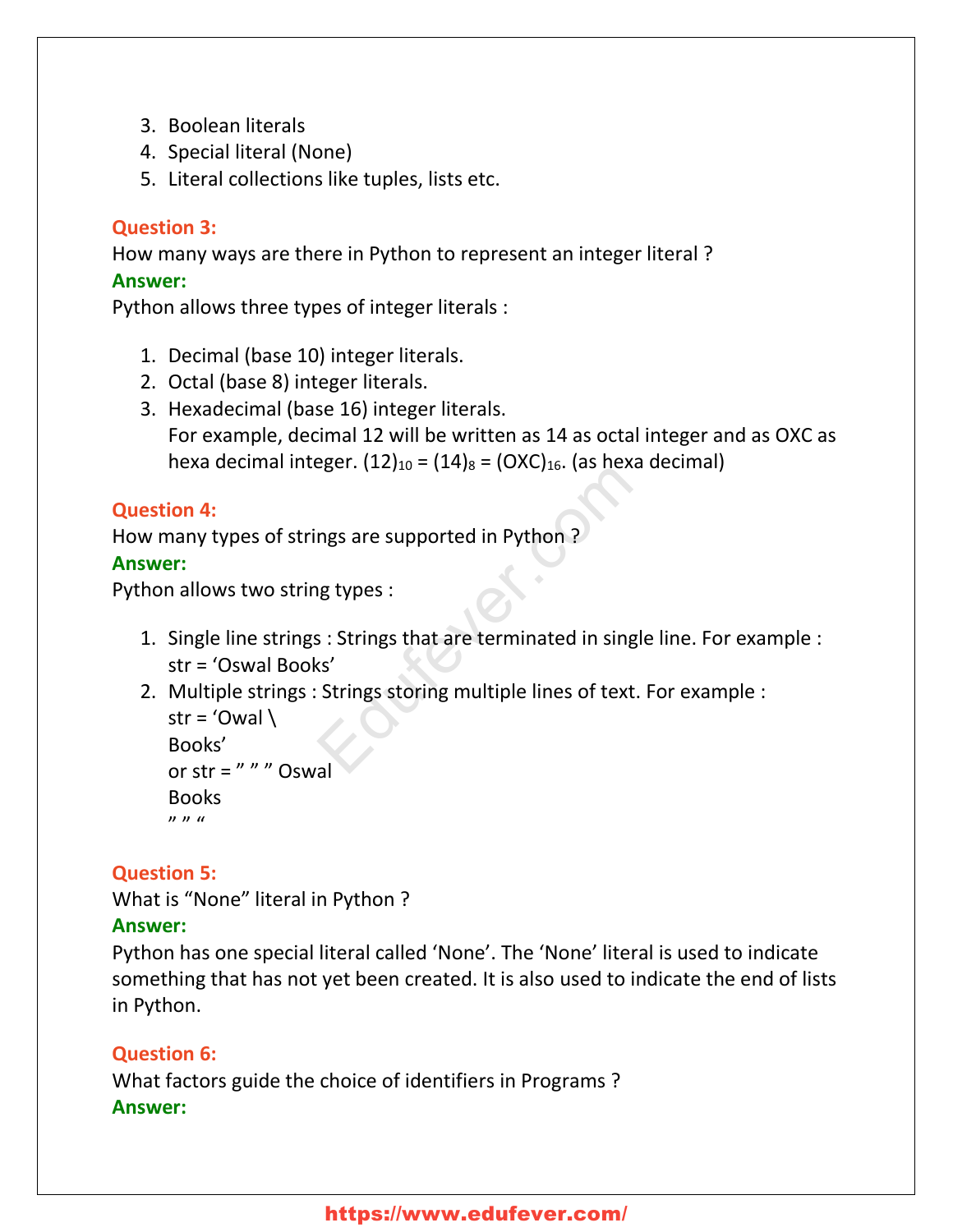- 1. An identifier must start with a letter or underscore followed by any number of digits or/ and letters.
- 2. No special character (other than under-score) should be included in the identifier.
- 3. No reserved word or standard identifier should be used.
- 4. Upper and lower case letters are different. All characters are significant.

# **Question 7:**

What will be the size of the following constants : "\a". "\a", "Manoj\'s", '\", "XY\ YZ"

# **Answer:**

 $\alpha'$  – size is 1 as there is one character and it is a string literal enclosed in single quotes.

" $\alpha$ " – size is 1 as there is one character enclosed in double quotes.

"Manoj $\zeta$ 's" – size is 7 because it is a string having 7 characters enclosed in double quotes.

" $\gamma$ " – size is 1. It is a character constant and is containing just one character  $\gamma$ ".

"XY\ – size is 4. It is a multiline string create YZ" with \ in the basic string.

# **Question 8:**

What is the difference between a tuple and a list ?

# **Answer:**

A tuple is immutable i.e. cannot be changed. It can be operated on only. But a list is mutable. Changes can Is one character enclosed in double quedes it is a string having 7 characters<br>
in double quedes it is a string having 7 characters<br>
in ultiline string create YZ" with \ in the b<br>
between a tuple and a list ?<br>
e. cannot be

be done internally to it.

tuple initialization:  $a = (2, 4, 5)$  list initialization:  $a = [2, 4, 5]$ 

# **Question 9:**

Write various python modules convert the list to generate the output "one, two, three" ?  $a =$  ['one', 'two', 'three']

# **Answer:**

```
>> a = ['one','two','three']
\gg \frac{'}{'}.join(a)
'one,two,three'
```
# **Question 10:**

What would the following code yield ? word = 'abcdefghij'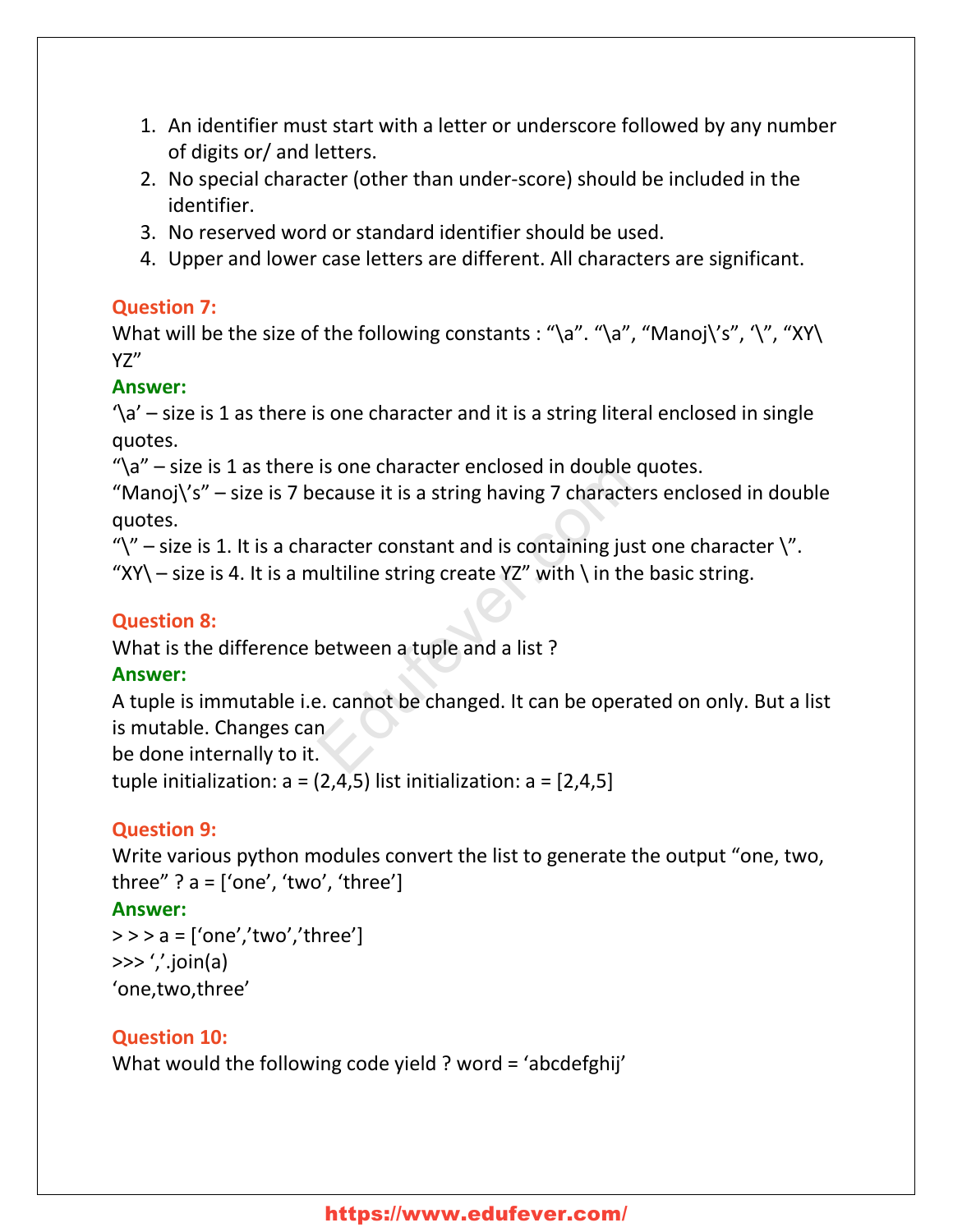# **Answer:**abcdefghij print word $[:3]$  + word $[3:]$

### **Question 11:**

Is there a tool to help find bugs or perform static analysis?

### **Answer:**

Yes. PyChecker is a static analysis tool that finds bugs in Python source code and warns about code complexity and style. Pylint is another tool that checks if a module satisfies a coding standard, and also makes it possible to write plug-ins to add a custom feature.

### **Question 12:**

What is a tuple ?

# **Answer:**

A tuple is another sequence data type that is similar to the list. A tuple consists of a number of values separated by commas. Unlike lists, however, tuples are enclosed within parentheses.

# **Question 13:**

What is a list?

#### **Answer:**

Lists are the most versatile of Python's compound data types. A list contains items separated by commas and enclosed within square brackets ([ ]). To some extent, lists are similar to arrays in C. One difference between them is that all the items belonging to a list can be of different data type. ence data type that is similar to the list<br>
arated by commas. Unlike lists, howev<br>
heses.<br>
atile of Python's compound data types.<br>
and enclosed within square brackets ([<br>
rs in C. One difference between them is<br>
be of diff

# **Question 14:**

Explain String data type.

# **Answer:**

Strings in Python are identified as a contiguous set of characters in between quotation marks. Python allows for either pairs of single or double quotes. Subsets of strings can be taken using the slice operator ( [ ] and [ : ] ) with indexes starting at 0 in the beginning of the string and working their way from -1 at the end.

# **Question 15:**

What is a Number data types ? **Answer:**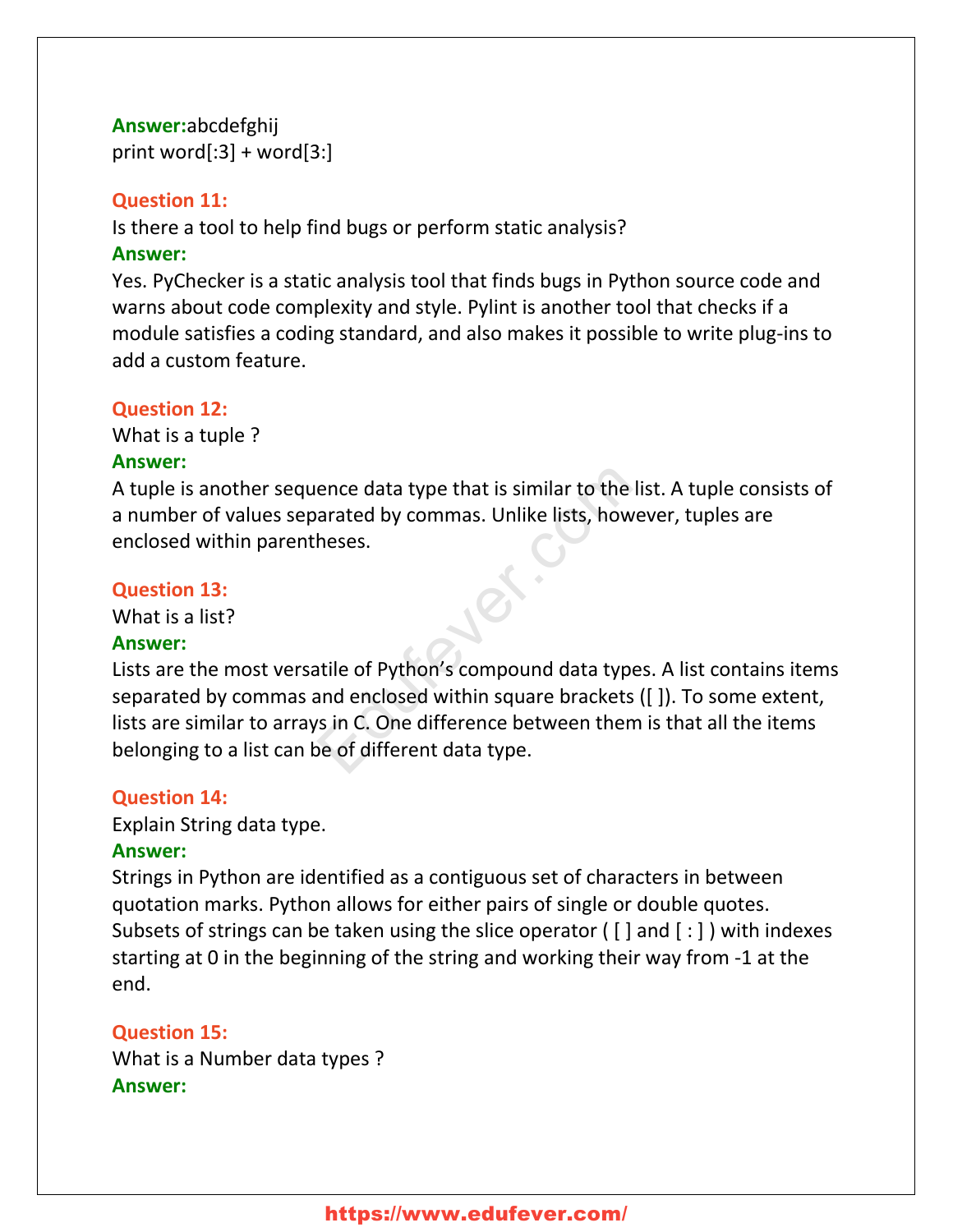Number data types store numeric values. They are immutable data types, which means that changing the value of a number data type results in a newly allocated object.

### **Question 16:**

Write the names of all Standard Data Types.

### **Answer:**

- (a) Numbers
- (b) String
- (c) List
- (d) Tuple
- (e) Dictionary

# **Question 17:**

Write a list comprehension that builds a list of the even numbers from 1 to 10 (inclusive).

# **Answer:**

foo =  $[x \text{ for } x \text{ in } range(1, 11) \text{ if } (x \text{ % } 2) = 0] \text{ print }$  foo  $[2, 4, 6, 8, 10]$ 

### **Question 18:**

When do you use list vs. tuple vs. dictionary vs. set?

# **Answer:**

'List' is like an array, individual element of list data can be accessed using indexing and can be manipulated. "Tuples" are similar to list, but there data can be changed once created through the execution of program. 'Set' stores unordered values and have no index. And unlike Tuples and lists, sets can have no duplicate data. "Dictionary" is similar to what their name is. It consist of pairs of keys and thier corresponding values. Solve that builds a list of the even number<br>
11) if  $(x % 2) = 0$  print foo  $[2,4,6,8,1)$ <br>
13. tuple vs. dictionary vs. set?<br>
15. tuple vs. dictionary vs. set?<br>
16. "Tuples" are similar to list, but there<br>
16. "Tuples" are s

# **Question 19:**

Explain the dictionary in Python. **Answer:**

- Python's built-in data type is dictionary, which defines one-to-one relationships between keys and values.
- Dictionary is indexed by keys.
- Dictionary is similar to association array or hash table of other languages.
- Dictionary consist of pairs'-of keys and their corresponding values.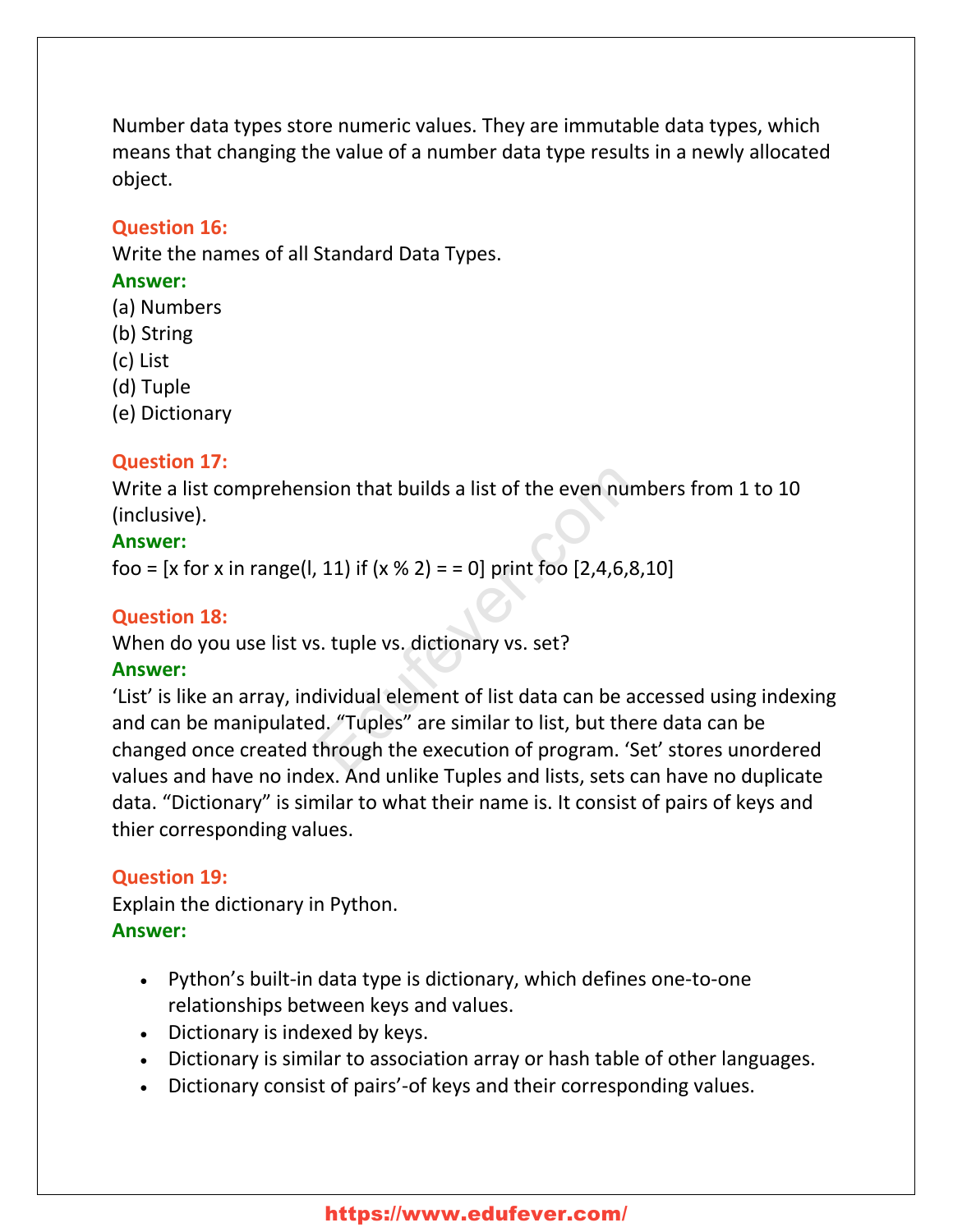#### **Question 20:**

What is PEP 8?

#### **Answer:**

PEP 8 is a coding convention(a set of recommendations) to write your Python code in order to make it more readable and useful for those after you.

### **Question 21:**

Explain how Python is interpreted.

### **Answer:**

Python program runs directly from the source code. Each type Python programs executed code is required. Python converts source code written by the programmer into intermediate language which is again translated into the native language/ machine language that is executed. So Python is an interpreted language.

# **Long Answer type Questions [4 mark each]**

# **Question 1:**

How do we share global variables across modules in Python?

#### **Answer:**

We can create a config file & store the entire global variable to be shared across modules or script in it. By simply importing config, the entire global variable defined. It will be available for use in other modules. **g Answer type Questions [4 mark eacl**<br>al variables across modules in Python?<br>file & store the entire global variable t<br>By simply importing config, the entire able for use in other modules.<br>b, b & c to share between module

For example we want a, b & c to share between modules.

config.py :  $a = 0$  $b = 0$  $c = 0$ modulel.py: import config config.a  $= 1$ config. $b = 2$ config.c  $= 3$ • print " a, b & c are : " , config.a, config.b, config.c

# **Question 2:**

What are the rules for local and global variables in Python? **Answer:**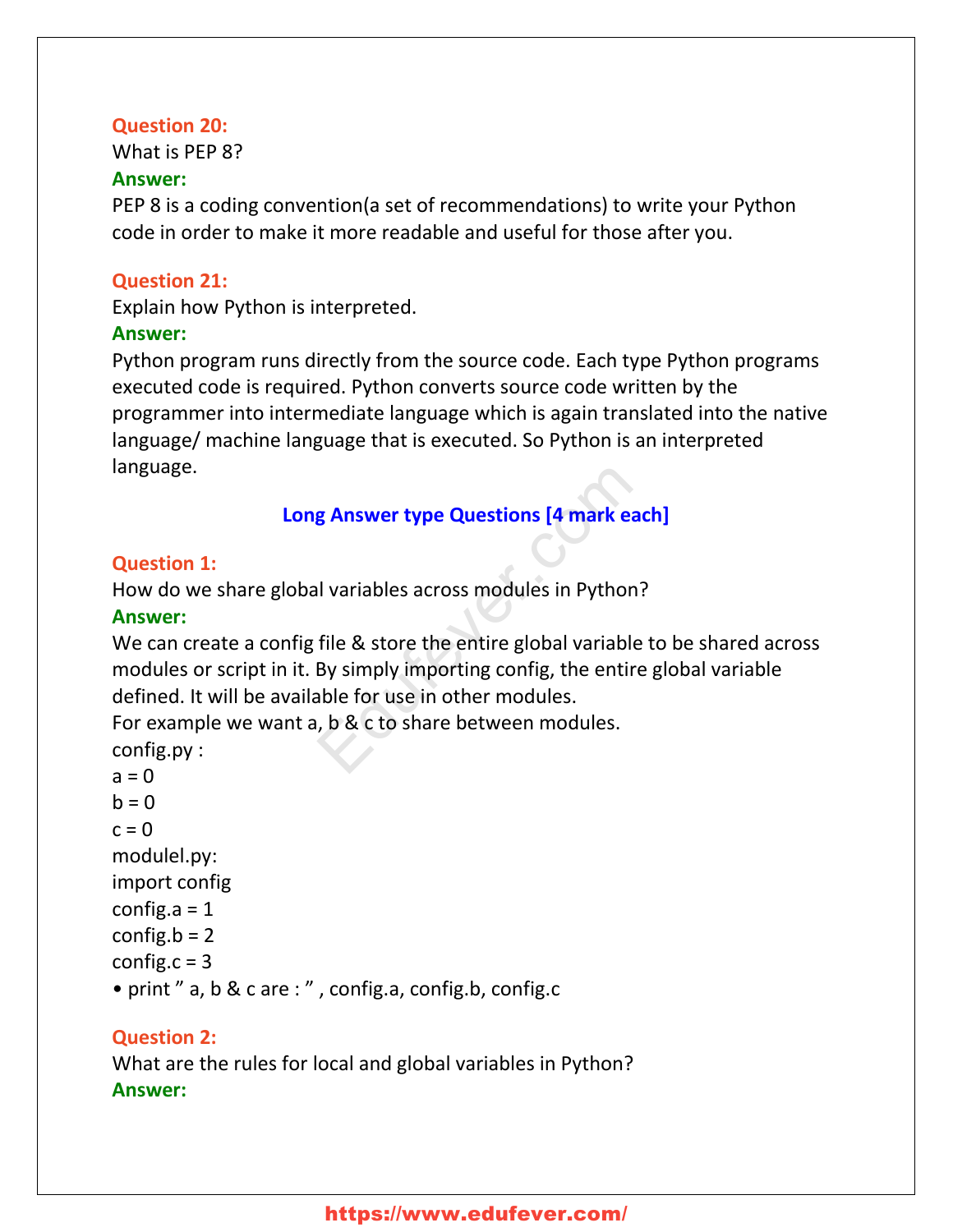In Python, variables that are only referenced inside a function are implicitly global. If a variable is assigned a new value anywhere within the function's body, it's assumed to be a local. If a variable is ever assigned a new value inside the function, the variable is implicitly local, and you need to explicitly declare it as 'global'. Though a bit surprising at first, a moment's consideration explains this. On one hand, requiring global for assigned variables provides a bar against unintended side-effects. On the other hand, if global was required for all global references, you will be using global all the time. You have to declare as global every reference to a builtin function or to a component of an imported module. This clutter would defeat the usefulness of the global declaration for identifying side-effect.

# **Question 3:**

What does 'immutable' mean ? Which data type in Phython are immutable.

# **Answer:**

An immutable variable change of value will not happen in place. Modifying an immutable variable will rebuild the same variable. For example, mean : which data type in Phython a<br>change of value will not happen in pla-<br>l rebuild the same variable. For examp<br>erenced by<br>experienced by<br>experienced by

```
>> x=5
```
will create a value 5 referenced by

```
x \times -5
```

```
>> y = x
```
This statement will make y refer to 5 of x.

```
x
```
5

```
y
```

```
>> x = x + y
```
As x being, immutable type, has been rebuild. In the statement expression of RHS will result into value 10 and when this is assigned to LHS (x), x will rebuild to 10. An Integer data type in python is immutable.

# **Question 4:**

Does Python support data type conversion ?

# **Answer:**

Yes, Python support data type conversion. To convert between built-in types, programmer simply use the type name as a function. There are several built-in functions to perform conversion from one data type to another. These functions return a new object represting the converted value.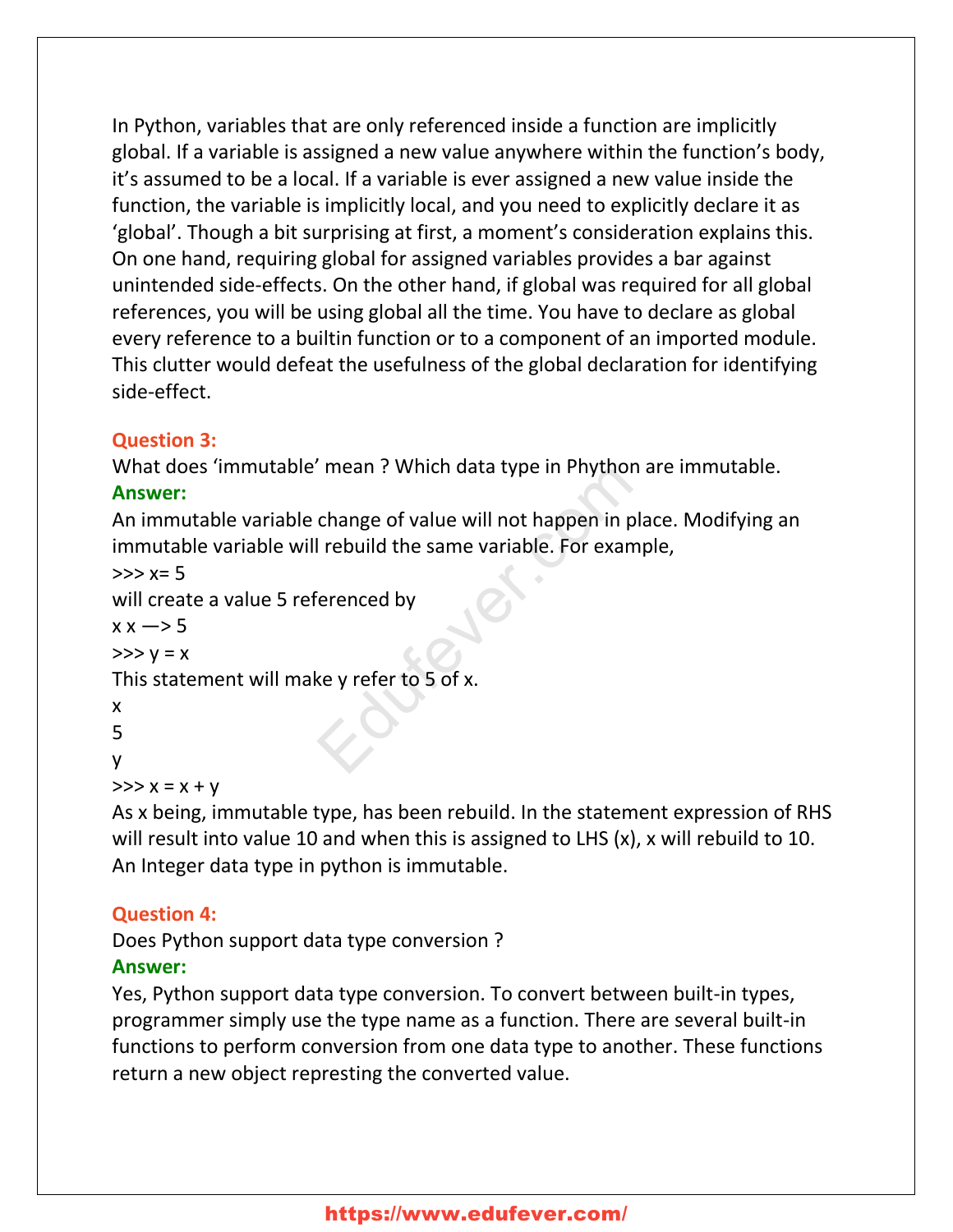| <b>Function</b>                                                                                                                                                                                                                        | <b>Description</b>                                                         |
|----------------------------------------------------------------------------------------------------------------------------------------------------------------------------------------------------------------------------------------|----------------------------------------------------------------------------|
| int $(x [, base])$                                                                                                                                                                                                                     | Converts x to an integer, base specifies the base if x is a<br>string.     |
| long [x [,<br>base])                                                                                                                                                                                                                   | Converts x to a long integer, base specifies the base if x is<br>a string. |
| float $(x)$                                                                                                                                                                                                                            | Converts x to a floatingpoint number.                                      |
| complex (real,<br>$\lbrack\lbrack\mathsf{ing}\rbrack\rbrack$                                                                                                                                                                           | Creates a complex number.                                                  |
| str(x)                                                                                                                                                                                                                                 | Converts object x to a string representation.                              |
| repr $(x)$                                                                                                                                                                                                                             | Converts object x to an expression string.                                 |
| tuple $(x)$                                                                                                                                                                                                                            | Converts x to a tuple.                                                     |
| list(x)                                                                                                                                                                                                                                | Converts x to a list.                                                      |
| chr(x)                                                                                                                                                                                                                                 | Convets an integer to a character.                                         |
| unichr $(x)$                                                                                                                                                                                                                           | Converts an integer to a Unicode character.                                |
| $\text{dist}(x)$                                                                                                                                                                                                                       | Creates a disetionary, x must be a sequence of tuples.                     |
| set(x)                                                                                                                                                                                                                                 | Converts x to a set                                                        |
| <b>Question 5:</b>                                                                                                                                                                                                                     |                                                                            |
| How do you make an array in Python?                                                                                                                                                                                                    |                                                                            |
| <b>Answer:</b>                                                                                                                                                                                                                         |                                                                            |
| Use a list: ["this", 1, "is", "an", "array"] Lists are equivalent to C or Pascal arrays in<br>$\sim$ 10 $\sim$ 100 $\sim$ 100 $\sim$ 100 $\sim$ 100 $\sim$ 100 $\sim$ 100 $\sim$ 100 $\sim$ 100 $\sim$ 100 $\sim$<br>スープ・スープ しょうせいし 大山 |                                                                            |

# **Question 5:**

# **Answer:**

Use a list: ["this", 1, "is", "an", "array"] Lists are equivalent to C or Pascal arrays in their time complexity. The primary difference is that a Python list can contain objects of many different types. The array module also provides methods for creating arrays of fixed types with compact representations, but they are slower to index than lists. Also note that the numeric extensions and others define arraylike structures with various characteristics as well.

# **Question 6:**

How do you make conversion between tuples and lists ?

# **Answer:**

The function tuple (seq) converts any sequence (actually, any.iterable) into a tuple with the same items in the same order.

For example, tuple( $[1, 2, 3]$ ) yields  $(1, 2, 3)$  and tuple ('abc') yields ('a', 'b', 'c'). If the argument if a tuple, it does not make a copy but returns the same object, so it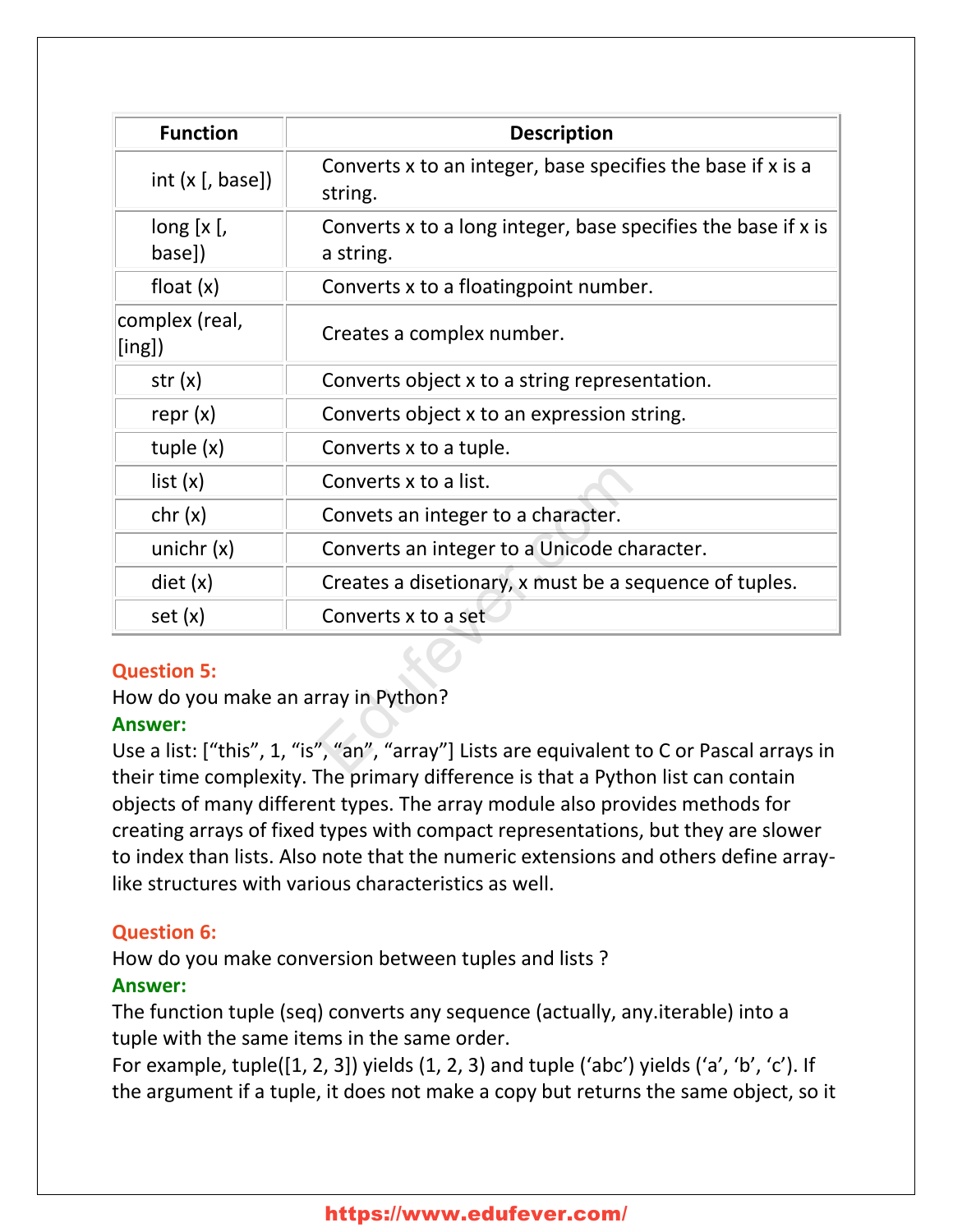is cheap to call tuple( ) when you aren't sure that an object is already a tuple. The function list(seq) converts any sequence or iterable into a list with the same items in the same order. For example, list((1, 2, 3)) yields [1, 2, 3] and list ('abc') yields ['a', 'b', 'c'j. If the argument is a list, if makes a copy just like se[:j would.

# **Question 7:**

What is the difference between list and tuple ? Give an example.

# **Answer:**

Lists are Python's general purpose container, often used for collections of similar objects. Lists are mutable objects that can contain any Python data. Example :  $>$ my list =  $\lceil \cdot \rceil$  # make an Empty list

>my list = [1,1.0+3j, "aperitivo", true] # make a list containing four entities. A Tuple is an immutable value (can't be changed) that can contain any Python data. They are generally used for small collectioin of data.

# **Example :**

 $>$ mytuple =  $[1, 2, 3, 4)$  # create a four element tuple. >mytuple[2] = 4 # Error – tuple can't be modified. > print mytuple[2], len(mytuple) y used for small collection of data.<br>
# create a four element tuple.<br>
- - tuple can't be modified. > print myt<br>
ent Strings in Python ?<br>
using single quotes such as 'Quote me<br>
ibs are preserved as it is.

# **Question 8:**

What is used to represent Strings in Python ?

# **Answer:**

# **Using Single Quotes (')**

You can specify strings using single quotes such as 'Quote me on this'. All white space i.e. spaces and tabs are preserved as it is.

# **Using Double Quotes (")**

Strings in double quotes work exactly the same way as strings in single quotes. An example is "What's your name?"

# **Using Triple Quotes o("' or " " ")**

You can specify multi-line strings using triple

quotes. You can use single quotes and double

quotes freely within the triple quotes. An example

is

"'This is a multi-line string. This is the first line. This is the second line.

"What's your name?," I asked.

He said "syed saif naqvi."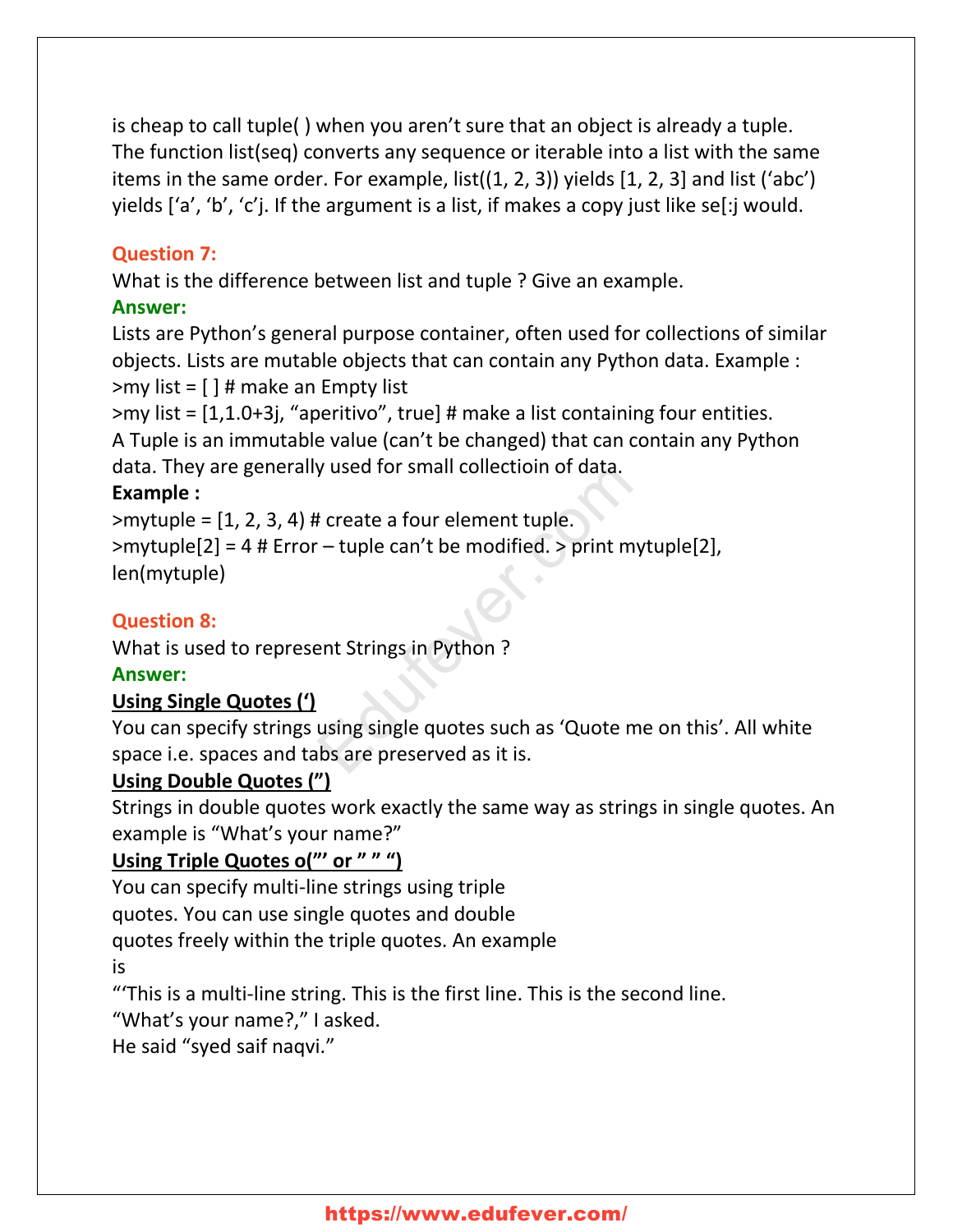# **Question 9:**

Is there a tool help to find bugs or perform static analysis ?

# **Answer:**

Yes, pychecker is a static analysis tool that finds bugs in Python source case and warns about code complexity and style.

Pylint is another tool that checks if a module satisfies a coding standard, and also make it possible to write plug-ins to add a custom feature.

# **Question 10:**

Which of the following variable names are invalid ? Justify.

- (a) try
- (b) 123 Hello
- (c) sum

(d) abc@123

# **Answer:**

**(a) try :** is a keyword can't be used as an identifier.

**(b) 123 Hello :** Variable names can't start with a digit.

**(c) abc@123 :** Special characters aren't allowed in variable names. m't be used as an identifier.<br>
names can't start with a digit.<br>
haracters aren't allowed in variable na<br>
sic data types. Why are they called so<br>
es are :

# **Question 11:**

Name four Python's basic data types. Why are they called so ?

# **Answer:**

The four basic data types are :

- 1. Number
- 2. Sequences
- 3. Sets
- 4. Maps.

These are called so because :

1. Number data type stores numerical values and is immutable i.e., value of its object cannot be changed.

These are of 3 types :

- 1. Integer and Long
- 2. Float/Floatingpoint
- 3. Complex